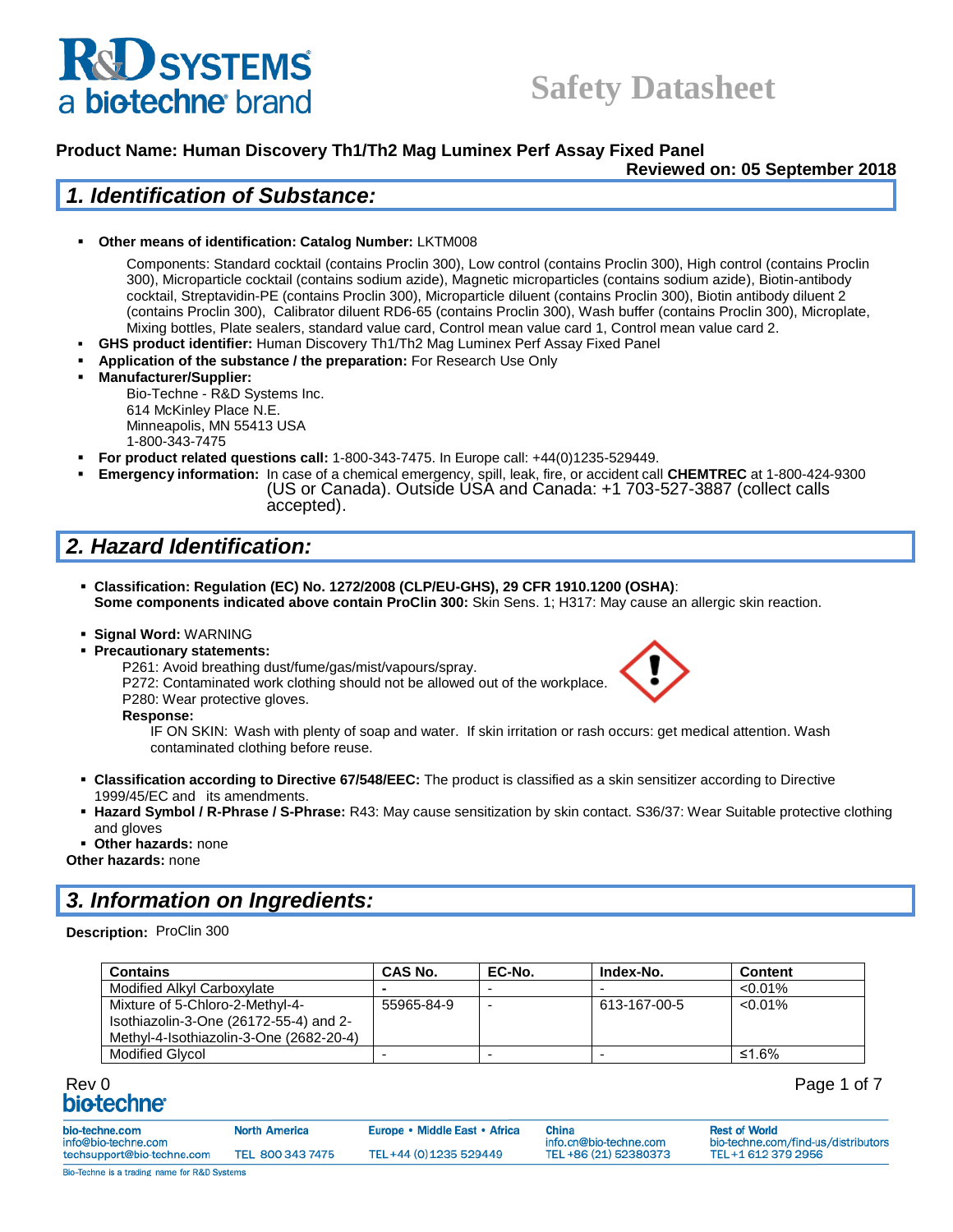

#### **Product Name: Human Discovery Th1/Th2 Mag Luminex Perf Assay Fixed Panel**

#### **Reviewed on: 05 September 2018**

#### *4. First Aid Measures:*

- **IF IN EYES:** Rinse thoroughly with water for at least 15 minutes and immediately consult a physician.
- IF ON SKIN (or hair): Immediately take off contaminated clothing or shoes. Wash with plenty of soap and water. Consult a physician.
- IF INHALED: If breathed in, move person into fresh air. If not breathing, give artificial respiration. Consult a physician.
- IF SWALLOWED: Do NOT induce vomiting. Never give anything by mouth to an unconscious person. Rinse mouth with water. Immediately consult a physician.

#### *5. Fire Fighting Measures:*

- **Suitable extinguishing agents:** Use water spray, alcohol-resistant foam, dry chemical or carbon dioxide.
- **Special precautions for fire-fighters:** Self contained breathing apparatus and full protective clothing must we worn in case of fire.

#### *6. Accidental Release Measures:*

- **Person-related safety precautions:** Use appropriate personal protective equipment to prevent contamination of skin, eyes and personal clothing. Avoid breathing vapors, mist or gas. Ensure adequate ventilation. Evacuate personnel to safe areas.
- **Measures for environmental protection**: Keep away from drains.
- **Measures for containment and cleaning:** Soak up with inert absorbent material and dispose of as hazardous waste. Keep in suitable, closed containers for disposal.

#### *7. Handling and Storage:*

- **Precautions for safe handling:** Avoid contact with skin and eyes. Avoid inhalation of vapour or mist. Use normal measures for preventive fire protection.
- **Conditions for safe storage:** Store in a cool, dry place. Containers which are opened must be carefully resealed and kept upright to prevent leakage.

#### *8. Exposure Controls and Personal Protection:*

- **EXECT Control parameters:** Contains no substances with occupational exposure limit values.
- Individual protection measures: Wash hands thoroughly after handling chemical products and before eating, smoking or using the toilet. Appropriate techniques should be used to remove potentially contaminated clothing. Wash contaminated clothing before reusing.
	- **Eye/face protection:** Wear approved safety goggles.

**Skin/hand protection:** Handle with protective gloves, plastic or rubber. Use proper glove removal technique (without touching glove's outer surface) to avoid skin contact with this product. Dispose of contaminated gloves after use in accordance with applicable laws and good laboratory practices. Wash and dry hands.

**Body protection**: Wear suitable protective clothing as protection against splashing or contamination.

**Other skin protection:** Appropriate footwear and any additional skin protection measures should be selected based on the task being performed and the risks involved.

**Respiratory protection:** In case of inadequate ventilation, use a suitable respirator. If the respirator is the sole means of protection, use a full-face supplied air respirator. Use respirators and components tested and approved under appropriate government standards such as NIOSH (US) or CEN (EU).

| Rev 0<br>biotechne <sup>®</sup>              |                      |                               |                                 | Page 2 of 7                                                 |
|----------------------------------------------|----------------------|-------------------------------|---------------------------------|-------------------------------------------------------------|
| bio-techne.com<br>info@bio-techne.com        | <b>North America</b> | Europe • Middle East • Africa | China<br>info.cn@bio-techne.com | <b>Rest of World</b><br>bio-techne.com/find-us/distributors |
| techsupport@bio-techne.com                   | TEL 800 343 7475     | TEL+44 (0) 1235 529449        | TEL+86 (21) 52380373            | TEL+1 612 379 2956                                          |
| Bio-Techne is a trading name for R&D Systems |                      |                               |                                 |                                                             |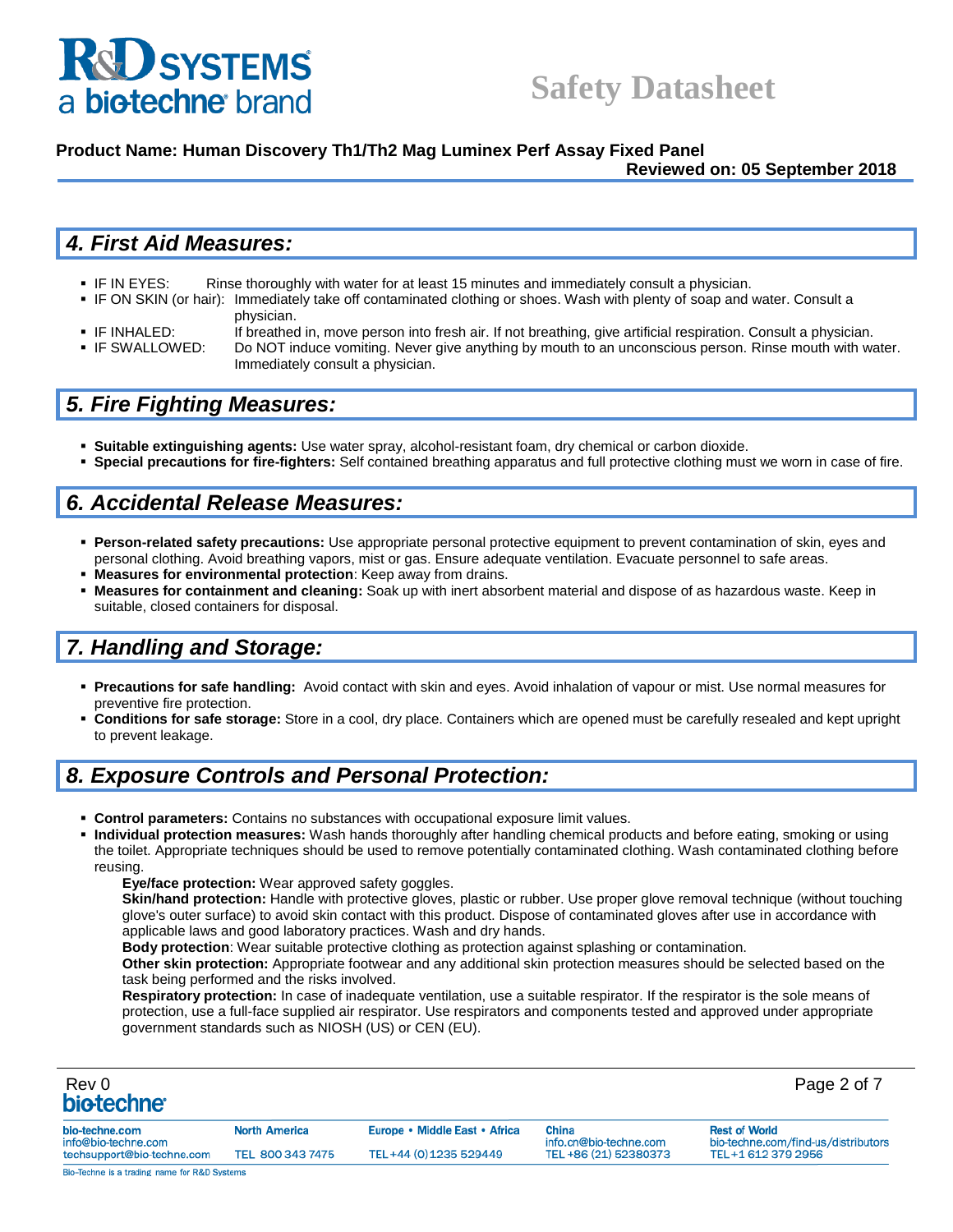# **& SYSTEMS** a biotechne brand

# **Safety Datasheet**

#### **Product Name: Human Discovery Th1/Th2 Mag Luminex Perf Assay Fixed Panel**

#### **Reviewed on: 05 September 2018**

| 9. Physical and Chemical Properties:                  |                                                               |
|-------------------------------------------------------|---------------------------------------------------------------|
| • Appearance: Clear Liquid                            | • Upper/lower flammability or explosive limits: Not available |
| • Odor: Not available                                 | • Vapor density: Not available                                |
| • Odor threshold: Not available                       | • Vapor pressure: Not available                               |
| • pH: Not available                                   | • Relative density: $1.03$ g/cm <sup>3</sup>                  |
| • Melting point/freezing point: $-40^{\circ}$ C       | • Solubility in/Miscibility with Water: Soluble               |
| <b>• Boiling point/Boiling range:</b> $189^{\circ}$ C | • Partition coefficient: noctanol/water: Not available        |
| <b>Flash point:</b> $118^{\circ}$ C – closed cup      | • Auto igniting: Not available                                |
| <b>Evaporation rate: Not available</b>                | • Decomposition temperature: Not available                    |
| • Flammability (solid, gas): Not available            | • Viscosity: Not available                                    |

# *10. Stability and Reactivity:*

- **Example 2 Chemical Stability:** Stable under recommended storage conditions.
- **EXEDENTIFY Conditions to avoid:** Strong oxidizing agents, reducing agents, Amines, Mercaptans
- **Hazardous decomposition products:** Hazardous decomposition products formed under fire conditions Carbon oxides, nitrogen oxides (NOx), Sulphur oxides, Hydrogen chloride gas.

#### *11. Toxicological Information:*

- **Acute toxicity:** LD50 Oral rat 862 mg/kg
	- LD50 Dermal rabbit- 2800 mg/kg
- **Skin corrosion/irritation:** Can cause severe burns. Skin rabbit Corrosive
- **Serious eye damage/irritation:** Rabbit Corrosive to eyes
- **Respiratory or skin sensitization:** May cause allergic skin reaction.
- **Germ cell mutagenicity:** No data available
- **Carcinogenicity:** No data available
- **Reproductive toxicity:** No data available
- **Specific target organ toxicity (STOT) -single exposure:** No data available
- **Specific target organ toxicity (STOT) -repeated exposure:** No data available
- **Aspiration hazard:** Can cause severe burns.
- **Information on likely routes of exposure:** Routes of entry anticipated; oral, dermal, inhalation.
- **Symptoms related to the physical, chemical and toxicological characteristics:**

**Inhalation:** Harmful if inhaled. Material is extremely destructive to the tissue of the mucous membranes and upper respiratory tract.

**Ingestion:** Harmful if swallowed. Causes burns.

**Skin contact:** Harmful if absorbed through skin. Causes burns.

**Eye contact:** Causes eye burns.

- **Delayed and immediate effects and also chronic effects from short and long term exposure: Short term exposure: Potential immediate effects:** Not available. **Potential delayed effects:** Not available.
- **Long term exposure: Potential immediate effects:** Not available. **Potential delayed effects:** Allergic contact dermatitis.
- **Effects of chronic exposure:** Proclin 300 at levels greater than or equal to 0.1% is not identified as probable, possible or a confirmed human carcinogen by IARC.
- **Numerical measures of toxicity: Not available**
- **Other Information: NA**

# Rev 0 Page 3 of 7

| bio-techne.com<br>info@bio-techne.com                   | <b>North America</b> | Europe • Middle East • Africa | <b>China</b><br>info.cn@bio-techne.com | <b>Rest of World</b><br>bio-techne.com/find-us/distributors |
|---------------------------------------------------------|----------------------|-------------------------------|----------------------------------------|-------------------------------------------------------------|
| techsupport@bio-techne.com                              | TEL 800 343 7475     | TEL+44 (0) 1235 529449        | TEL +86 (21) 52380373                  | TEL+1 612 379 2956                                          |
| <b>Bio-Techne is a trading name for R&amp;D Systems</b> |                      |                               |                                        |                                                             |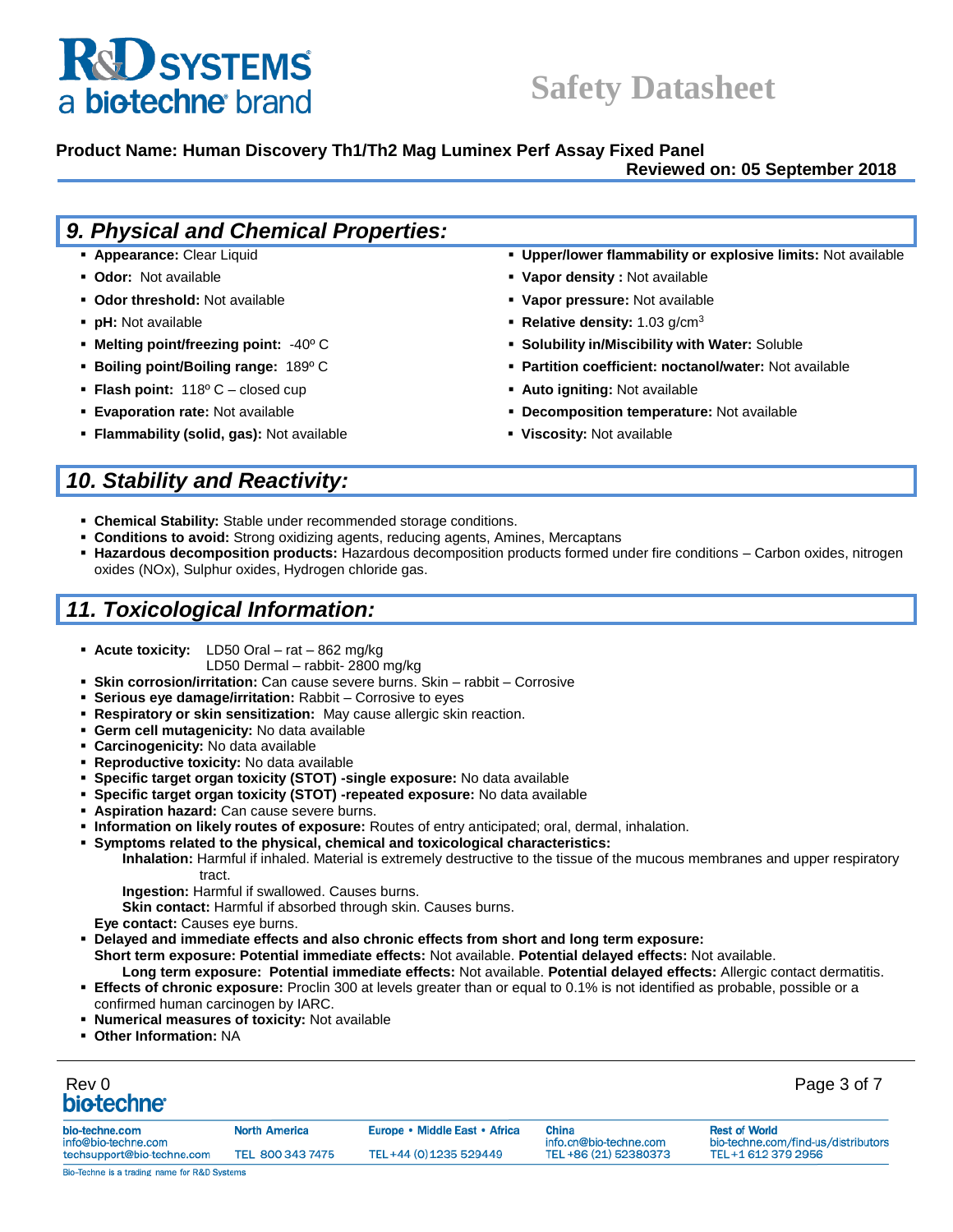# **RU SYSTEMS** a biotechne brand

# **Safety Datasheet**

#### **Product Name: Human Discovery Th1/Th2 Mag Luminex Perf Assay Fixed Panel**

**Reviewed on: 05 September 2018**

#### *12. Ecological Information:*

- **Ecotoxicity:** No data available
- **Biodegradability:** No data available.
- **Bioaccumulative potential:** No data available.
- **Mobility in soil:** No data available.
- **Other adverse effects:** Toxic to aquatic organisms.

#### *13. Disposal Considerations:*

- **EXECT Disposal methods:** Dispose of waste in accordance to applicable national, regional, or local regulations.
- **Contaminated packaging:** Dispose in the same manner as unused product.
- **Special precautions:** Dispose of small amounts of spilled material as described in section 6. Large spills must be dealt with separately by qualified disposal personnel. Avoid dispersal of spilt material to soil, waterways, drains and sewers.

#### *14. Transportation Information:*

- **UN Number:** None
- **DOT regulations: Hazard class: None**
- Land transport ADR/RID (cross-border): Not regulated.
- **Maritime transport IMDG**: Not regulated.
- **Marine pollutant: No**
- Air transport ICAO-TI and IATA-DGR: Not regulated.
- **Transport/Additional information:** Not dangerous according to the above specifications.

### *15. Regulations:*

- **US Federal and State Regulations**
- **Toxic Substances Control Act**: On TSCA Inventory
- **SARA 313 Components**: Not listed
- **SARA 311/312 Hazards**: Acute Health Hazard
- **CERCLA Reportable Quantity**: 1,000 lbs
- **California Proposition 65**: Not listed.

#### *16. Other Information:*

▪ **Notice to reader:** To the best of our knowledge, the information contained herein is accurate. However, neither the above-named supplier, nor any of its subsidiaries, assumes any liability whatsoever for the accuracy or completeness of the information contained herein. Final determination of suitability of any material is the sole responsibility of the user. All materials may present unknown hazards and should be used with caution. Although certain hazards are described herein, we cannot guarantee that these are the only hazards that exist.

## *2. Hazard Identification:*

| Rev 0<br>bio-techne <sup>®</sup>             |                      |                               |                                        | Page 4 of 7                                                 |
|----------------------------------------------|----------------------|-------------------------------|----------------------------------------|-------------------------------------------------------------|
| bio-techne.com<br>info@bio-techne.com        | <b>North America</b> | Europe • Middle East • Africa | <b>China</b><br>info.cn@bio-techne.com | <b>Rest of World</b><br>bio-techne.com/find-us/distributors |
| techsupport@bio-techne.com                   | TEL 800 343 7475     | TEL+44 (0) 1235 529449        | TEL +86 (21) 52380373                  | TEL+1 612 379 2956                                          |
| Bio-Techne is a trading name for R&D Systems |                      |                               |                                        |                                                             |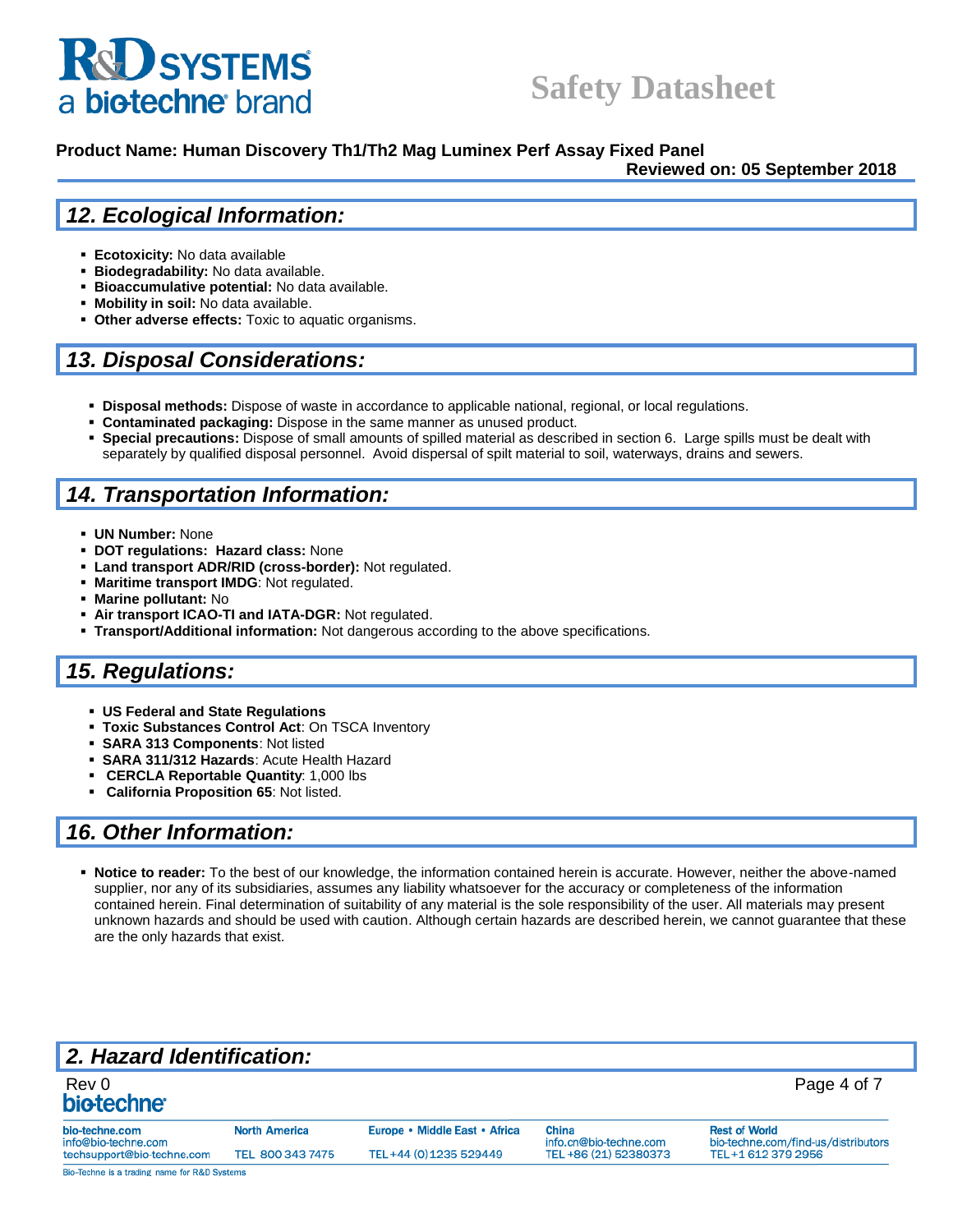# **D** SYSTEMS biotechne brand

#### **Product Name: Human Discovery Th1/Th2 Mag Luminex Perf Assay Fixed Panel**

**Reviewed on: 05 September 2018**

- **Classification: Sodium Azide <0.1%**. Not hazardous at this concentration. **Regulation (EC) No. 1272/2008 (CLP/EU-GHS), 29 CFR 1910.1200 (OSHA)**:
- **Special Hazards:** N/A
- **Routes of exposure:** Inhalation; ingestion or skin. IF EXPOSED OR CONCERNED: Get medical advice/attention.

#### *3. Information on Ingredients:*

| Contains     | CAS No.    | EC-No.    | Index-No.    | Content                     |
|--------------|------------|-----------|--------------|-----------------------------|
| Sodium Azide | 26628-22-8 | 247-852-1 | 011-004-00-7 | <0.1% Not hazardous at this |
|              |            |           |              | concentration               |

#### *4. First Aid Measures:*

- **EXTER: After inhalation:** Supply fresh air; consult doctor in case of complaints.
- After skin contact: Immediately wash with water and soap and rinse thoroughly. Generally the product does not irritate the skin.
- After eye contact: Rinse opened eye for several minutes under running water. Then consult a doctor.
- **After swallowing:** Rinse mouth with water. Seek medical attention and appropriate follow-up.

#### *5. Fire Fighting Measures:*

- **Suitable extinguishing agents:** The product is non-flammable.
- **Protective equipment:** No special measures required.

#### *6. Accidental Release Measures:*

- **Person-related safety precautions:** Use standard laboratory practices including proper personal protective equipment.
- **Measures for environmental protection:** N/A.
- **Measures for containment and cleaning:** 
	- -Absorb liquid components with liquid-binding material.
	- -Pick up mechanically.
	- -Dispose contaminated material as waste according to item 13.
- **Additional information:** No dangerous substances are released.

## *7. Handling and Storage:*

- **Precautions for safe handling:** No special measures required. No special precautions are necessary if used correctly.
- **Information about protection against explosions and fires:** No special measures required.
- **Conditions for safe storage:** Store according to product specifications.

### *8. Exposure Controls and Personal Protection:*

- **Control parameters:** None known.
- **Appropriate engineering controls:** Follow usual standard laboratory practices. The following personal protection is

| Rev 0            | Page 5 of 7 |
|------------------|-------------|
| <b>biotechne</b> |             |

bio-techno info@bio-t techsupp

| e.com              | <b>North America</b> | Europe • Middle East • Africa | China                  | <b>Rest of World</b>                |
|--------------------|----------------------|-------------------------------|------------------------|-------------------------------------|
| echne.com          |                      |                               | info.cn@bio-techne.com | bio-techne.com/find-us/distributors |
| ort@bio-techne.com | TEL 800 343 7475     | TEL+44 (0) 1235 529449        | TEL +86 (21) 52380373  | TEL+1 612 379 2956                  |
|                    |                      |                               |                        |                                     |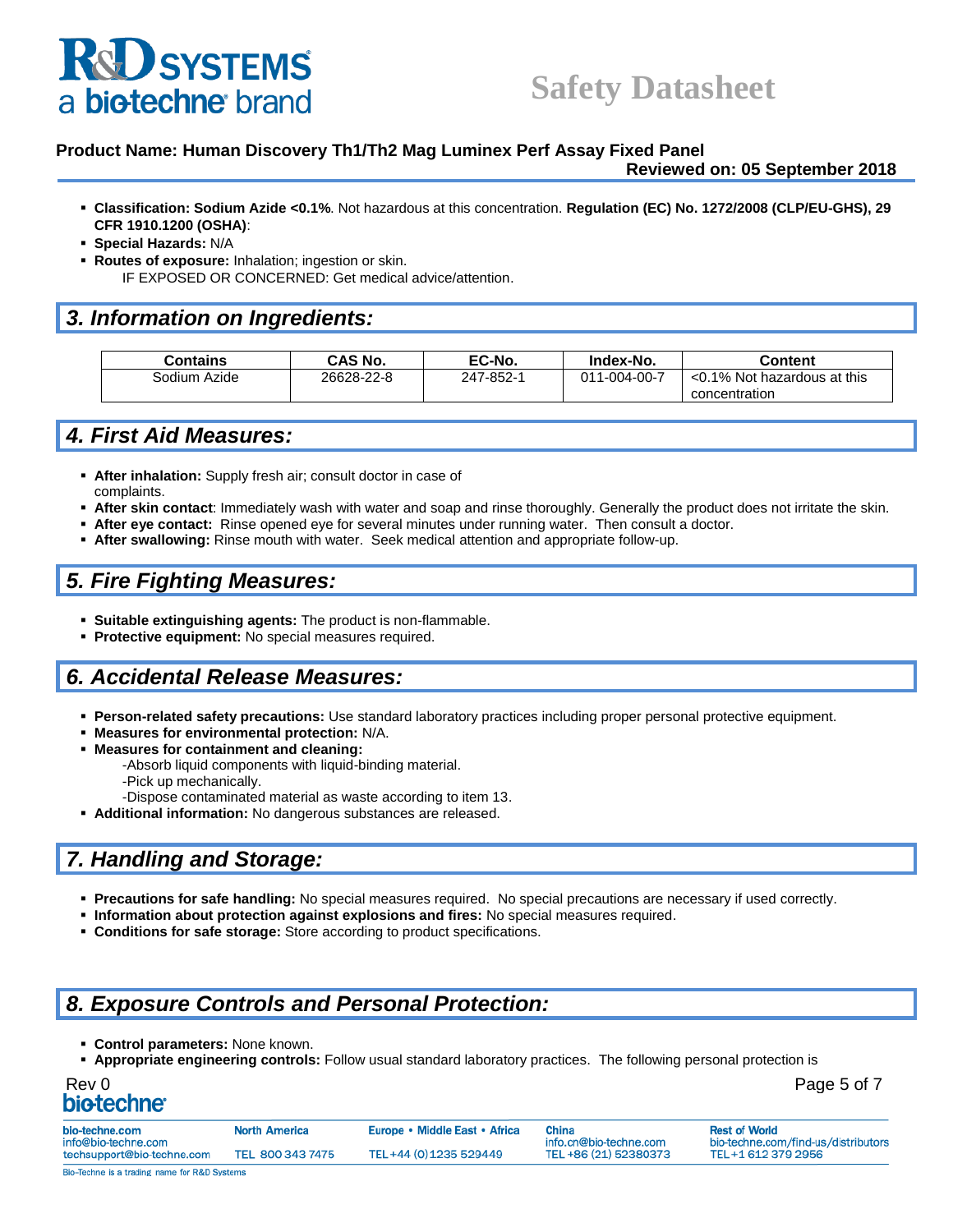

#### **Product Name: Human Discovery Th1/Th2 Mag Luminex Perf Assay Fixed Panel**

**Reviewed on: 05 September 2018**

- recommended: -Gloves made of latex, nitrile rubber, e.g.
	- -Safety glasses -Protective work clothing.

### *9. Physical and Chemical Properties:*

- **Appearance:** Lyophilized white powder or clear liquid. **Upper/lower flammability or explosive limits:** Not
- **Odor:** Little to none **Vapor pressure/density:** Not available.
- **Odor threshold:** Not available **Relative Density:** Not available.
- 
- **Melting point/freezing point:** Not available. **Partition coefficient: noctanol/water:** Not available
- **Example 1 Boiling point/Boiling range:** Not available.  **Auto igniting:** Product is not self igniting.
- 
- **Evaporation rate:** Undetermined. **The Constantineum of the Viscosity:** Not available.
- **Flammability:** Not available.
- **pH:** Not available **Solubility in/Miscibility with Water:** Not available.
	-
- **Flash point:** Not available. **Decomposition temperature:** Not available.
	-

available.

## *10. Stability and Reactivity:*

- **Reactivity:** This product contains low concentrations of Sodium Azide <0.1% (w/w). Sodium Azide can form explosive compounds with heavy metals which, with repeated contact with lead and copper commonly found in plumbing drains may result in the buildup of shock sensitive compounds.
- **Chemical Stability:** Stable under normal ambient and storage and handling temperatures.
- **Thermal** decomposition/conditions to be avoided: No decomposition if used according to specifications.
- **Incompatible materials to be avoided:** Metals and metallic compounds.
- **Hazardous decomposition products:** No dangerous decomposition products known.

## *11. Toxicological Information:*

- **E** Acute toxicity: No toxic effect known.
- **Skin irritant effect: No irritant effect known.**
- **Eye irritant effect: No irritant effect known.**
- **EXECT:** Sensitization: No sensitizing effects known.
- **Mutagenicity:** No effect known.
- **Carcinogenicity:** No effect known.
- **EXECT:** Reproductive toxicity: No toxic effect known.
- **Additional toxicological information:** When used and handled according to specifications, the product does not have any harmful effects according to our experience and the information provided to us.

## *12. Ecological Information:*

- **Ecotoxicity:** Undetermined.
- **Biodegradability:** Undetermined.
- **Mobility:** Undetermined.

| Rev 0<br>biotechne <sup>®</sup>       |                      |                               |                                 | Page 6 of 7                                                 |
|---------------------------------------|----------------------|-------------------------------|---------------------------------|-------------------------------------------------------------|
| bio-techne.com<br>info@bio-techne.com | <b>North America</b> | Europe • Middle East • Africa | China<br>info.cn@bio-techne.com | <b>Rest of World</b><br>bio-techne.com/find-us/distributors |
| techsupport@bio-techne.com            | TEL 800 343 7475     | TEL+44 (0) 1235 529449        | TEL +86 (21) 52380373           | TEL+1 612 379 2956                                          |

Bio-Techne is a trading name for R&D Systems